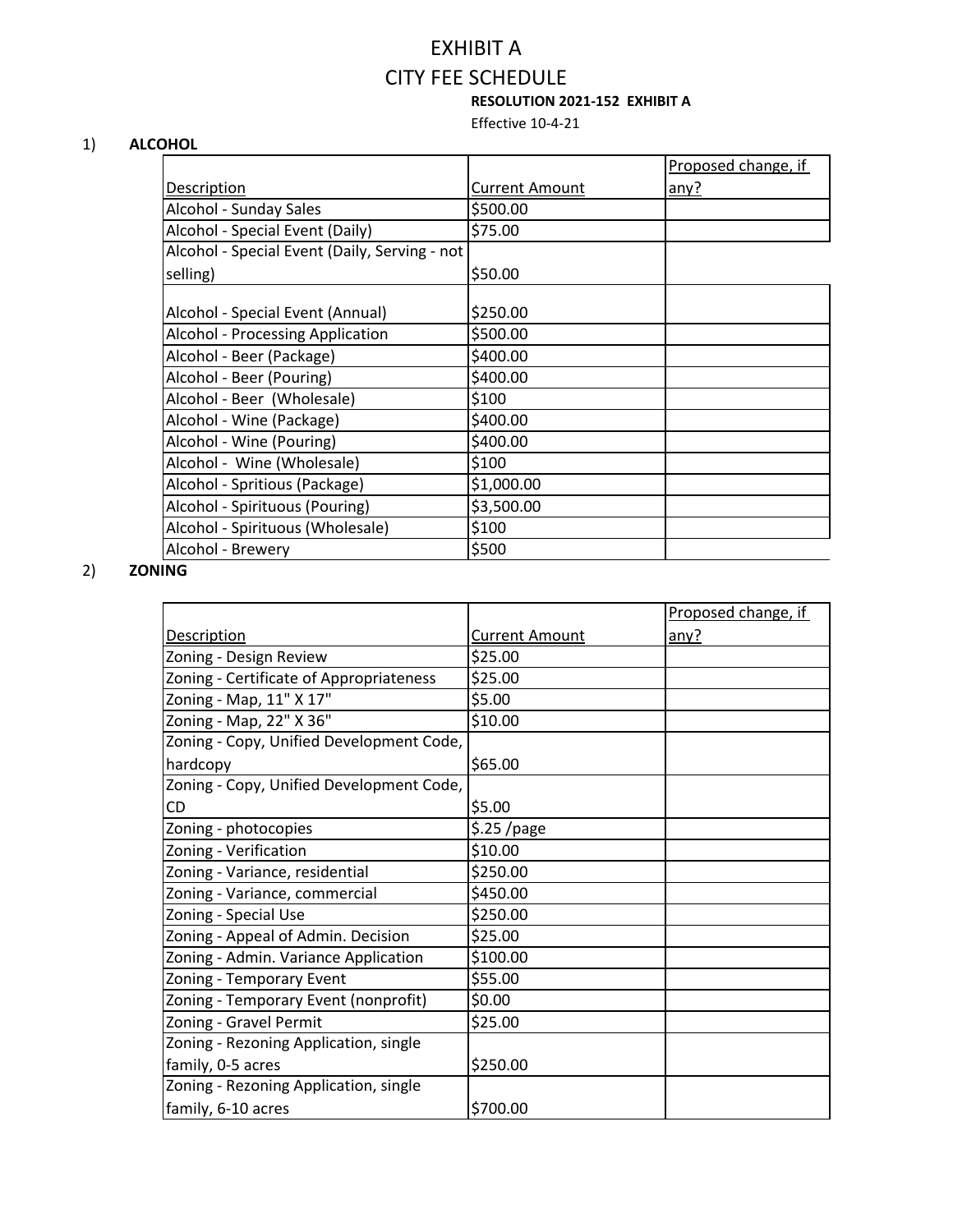|                                                      |                       | Proposed change, if |
|------------------------------------------------------|-----------------------|---------------------|
| <b>Description</b>                                   | <b>Current Amount</b> | any?                |
| Zoning - Rezoning Application, single                |                       |                     |
| family, 11-20 acres                                  | \$1,000.00            |                     |
| Zoning - Rezoning Application, single                |                       |                     |
| family, 21-100 acres                                 | \$1,500.00            |                     |
| Zoning - Rezoning Application, single                |                       |                     |
| family, $=$ /> 101 acres                             | $$1,500 + $30$ /acre  |                     |
| Zoning - Rezoning Application,                       |                       |                     |
| undeveloped med/high density                         |                       |                     |
| residential, 0-5 acres                               | \$700.00              |                     |
| Zoning - Rezoning Application,                       |                       |                     |
| undeveloped med/high density                         |                       |                     |
| residential, 6-10 acres                              | \$1,200.00            |                     |
| Zoning - Rezoning Application,                       |                       |                     |
| undeveloped med/high density                         |                       |                     |
| residential, 11-20 acres                             | \$1,500.00            |                     |
| Zoning - Rezoning Application,                       |                       |                     |
| undeveloped med/high density                         |                       |                     |
| residential, 21-100 acres                            | \$2,000.00            |                     |
| Zoning - Rezoning Application,                       |                       |                     |
| undeveloped med/high density                         |                       |                     |
| residential, =/> 101 acres                           | $$2,000 + $40$ /acre  |                     |
|                                                      |                       |                     |
| Zoning - Rezoning Application,                       |                       |                     |
| undeveloped non-residential, 0-5 acres               | \$900.00              |                     |
|                                                      |                       |                     |
| Zoning - Rezoning Application,                       |                       |                     |
| undeveloped non-residential, 6-10 acres              | \$1,500.00            |                     |
|                                                      |                       |                     |
| Zoning - Rezoning Application,                       |                       |                     |
| undeveloped non-residential, 11-20 acres             | \$1,800.00            |                     |
|                                                      |                       |                     |
| Zoning - Rezoning Application,                       |                       |                     |
| undeveloped non-residential, 21-100 acres \$2,200.00 |                       |                     |
| Zoning - Rezoning Application,                       |                       |                     |
| undeveloped non-residential, =/> 101                 |                       |                     |
| acres                                                | $$2,200 + $50$ /acre  |                     |
|                                                      |                       |                     |
| Zoning - Rezoning Application, developed             |                       |                     |
| med/high density residential, 0-20,000 SF            | \$700.00              |                     |
| Zoning - Rezoning Application, developed             |                       |                     |
| med/high density residential, 20,0001-               |                       |                     |
| 50,000 SF                                            | \$1,200.00            |                     |
| Zoning - Rezoning Application, developed             |                       |                     |
| med/high density residential, 50,001-                |                       |                     |
| 100,000 SF                                           | \$1,500.00            |                     |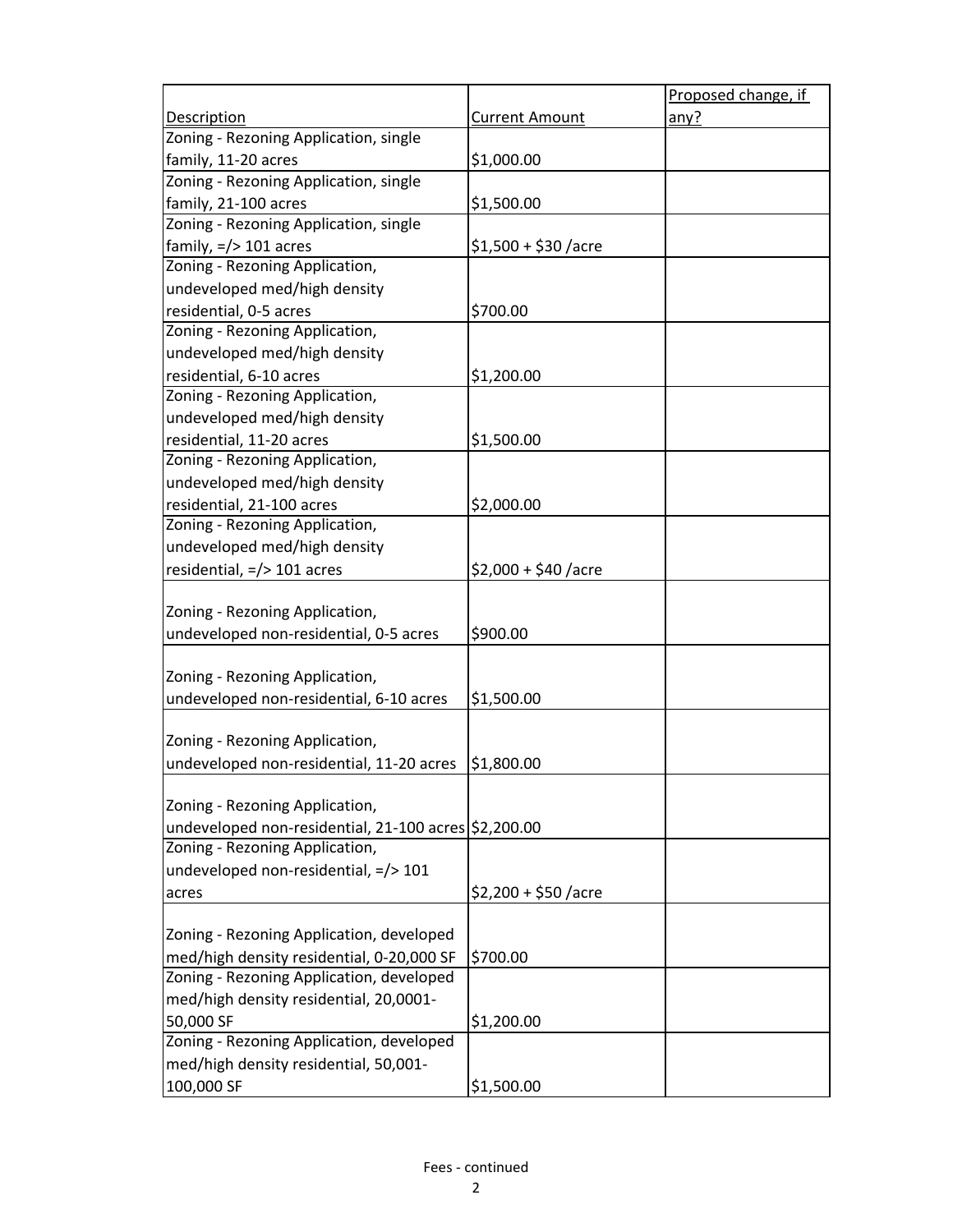|                                                              |                             | Proposed change, if |
|--------------------------------------------------------------|-----------------------------|---------------------|
| Description                                                  | <b>Current Amount</b>       | any?                |
| Zoning - Rezoning Application, developed                     |                             |                     |
| med/high density residential, 100,001-                       |                             |                     |
| 500,000 SF                                                   | \$2,000.00                  |                     |
| Zoning - Rezoning Application, developed                     |                             |                     |
| med/high density residential, =/> 500,001                    |                             |                     |
| <b>SF</b>                                                    | \$2,000 +\$90 /100,000 SF   |                     |
| Zoning - Rezoning Application, developed                     |                             |                     |
| non-residential, 0-20,000 SF                                 | \$900.00                    |                     |
|                                                              |                             |                     |
| Zoning - Rezoning Application, developed                     |                             |                     |
| non-residential, 20,001-50,000 SF                            | \$1,500.00                  |                     |
|                                                              |                             |                     |
| Zoning - Rezoning Application, developed                     |                             |                     |
| non-residential, 50,001-100,000 SF                           | \$1,800.00                  |                     |
|                                                              |                             |                     |
| Zoning - Rezoning Application, developed                     |                             |                     |
| non-residential, 100,001-500,000 SF                          | \$2,200.00                  |                     |
|                                                              |                             |                     |
| Zoning - Rezoning Application, developed                     |                             |                     |
| non-residential, =/> 500,001 SF                              | \$2,200 + \$115 /100,000 SF |                     |
| Zoning - Public Hearing signs                                | \$25                        |                     |
|                                                              |                             |                     |
| Zoning - Public Hearing signs - Deposit                      | \$10                        |                     |
|                                                              |                             |                     |
| Zoning - City Town Square Marquee Sign<br><b>FI ADRAFNIT</b> | \$250                       |                     |

# 3) **DEVELOPMENT**

|                                       |                          | Proposed change, if |
|---------------------------------------|--------------------------|---------------------|
| Description                           | <b>Current Amount</b>    | any?                |
| Development - Plan Review Deposit     | \$600.00                 |                     |
| Development - Secondary Plan Review   | <b>Outsource Invoice</b> |                     |
| (outsource)                           | Ammount                  |                     |
| Development - Landscape Review        | \$500.00                 |                     |
| Development - Water Flow Test         | \$250                    |                     |
| Development - Water Flow Test (If     |                          |                     |
| engineer stamp is required)           | \$500.00                 |                     |
| Development - Land Disturbance (Per   |                          |                     |
| acre)                                 | \$150.00                 |                     |
| Development - Plat Review             | \$15 per page            |                     |
| Development - Erosion and Sediment    |                          |                     |
| Review                                | \$200.00                 |                     |
| Development - Grading Only (and 1 re- |                          |                     |
| review)                               | \$300.00                 |                     |
| Development - Grading and Hydrology ( |                          |                     |
| and 1 re-review)                      | \$600.00                 |                     |
| Development - Grading and Hydrology   |                          |                     |
| <b>Additional reviews</b>             | \$150 per hour           |                     |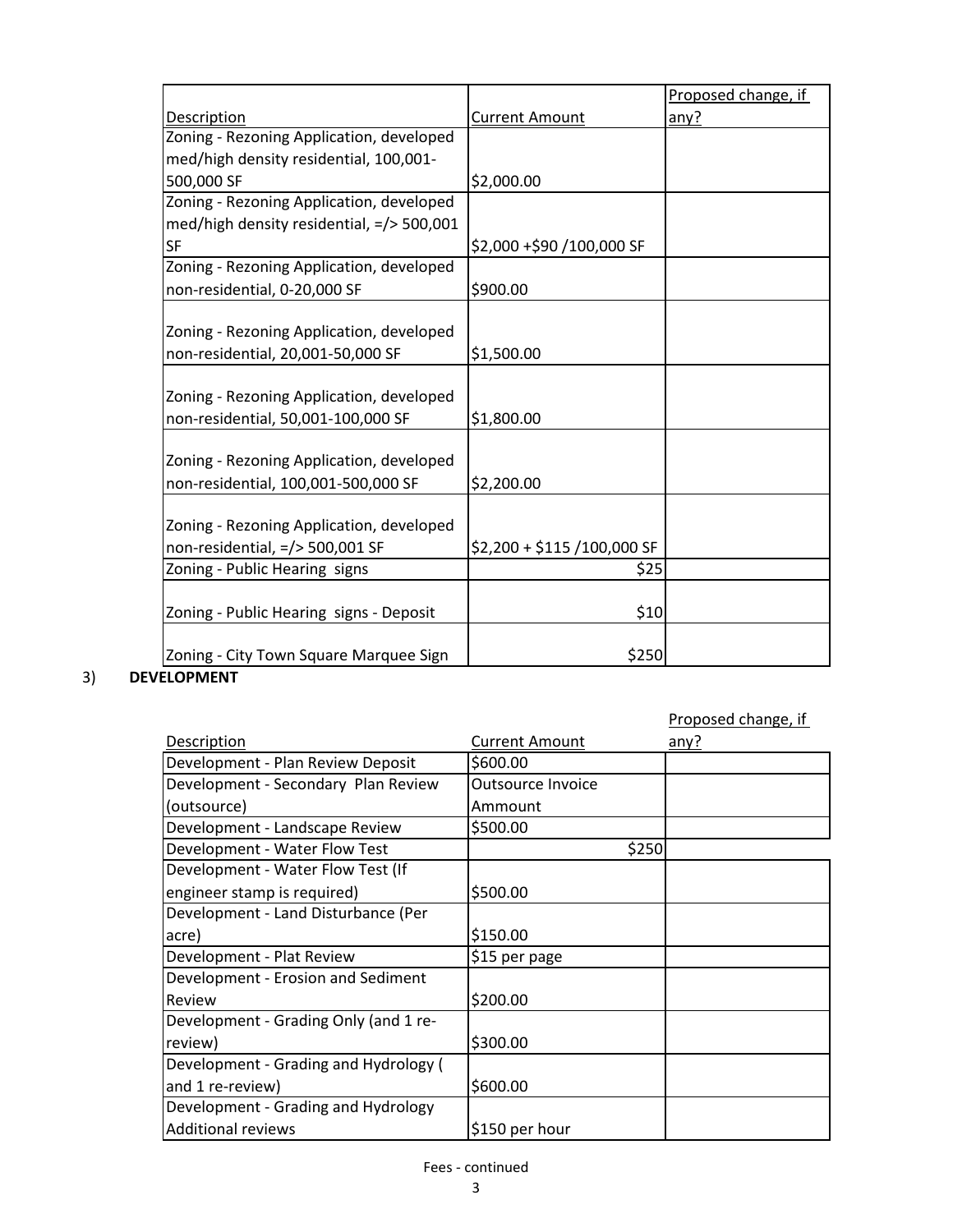|                                      |                       | Proposed change, if |
|--------------------------------------|-----------------------|---------------------|
| Description                          | <b>Current Amount</b> | any?                |
| Development - Paving (i.e. driveway) | \$50.00               |                     |
| Development - Erosion & Sediment     |                       |                     |
| Control                              | \$40.00 /acre         |                     |
| Development - Erosion & Sediment     |                       |                     |
| Control Bond                         | \$3000.00 /acre       |                     |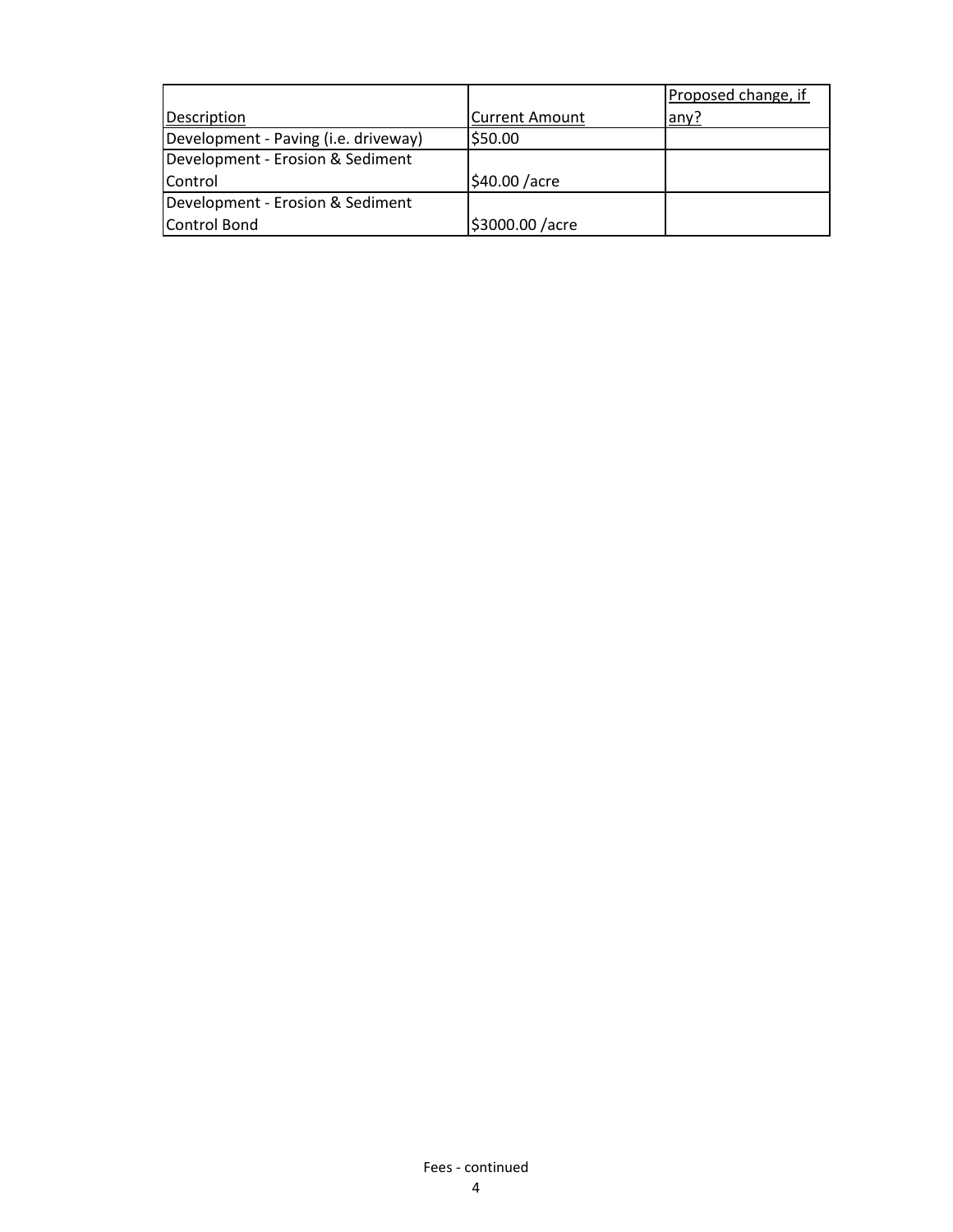|                                           |                           | Proposed change, if |
|-------------------------------------------|---------------------------|---------------------|
| Description                               | <b>Current Amount</b>     | any?                |
| Development - Inspections, 2 grading (fee |                           |                     |
| is per inspection)                        | \$100.00                  |                     |
| Development - Inspections, 2              |                           |                     |
| curb/drainage fee is per inspection)      | \$100.00                  |                     |
|                                           |                           |                     |
| Development - Inspections, 2 subgrade     | \$100.00                  |                     |
| Development - Inspections, 2              |                           |                     |
| paving/topping fee is per inspection)     | \$100.00                  |                     |
| Development - Inspections, 2 water/sewer  |                           |                     |
| fee is per inspection)                    | \$100.00                  |                     |
| Development - Inspections, 1 entrance     | \$100.00                  |                     |
| Development - Inspections, 1 badder       |                           |                     |
| board                                     | \$100.00                  |                     |
| Development - Street Lights               | \$60/lot                  |                     |
| Development - Street Sign, 24" stop sign  |                           |                     |
| and 1 blade street                        | \$150.00                  |                     |
| Development - Street Sign, 24" stop sign  |                           |                     |
| and 2 blade street                        | \$210.00                  |                     |
| Development - Street Sign, 30" stop sign  |                           |                     |
| and 2 blade street                        | \$250.00                  |                     |
| Development - Street Sign, 18" X 24"      |                           |                     |
| speed limit                               | \$75.00                   |                     |
|                                           | An amount based on cost   |                     |
|                                           | estimate to complete      |                     |
|                                           | paving received by public |                     |
|                                           |                           |                     |
|                                           | works prior to            |                     |
|                                           | commencement of           |                     |
|                                           | development divided by    |                     |
| Development - Resurfacing per lineal foot | the number of lots to be  |                     |
| of frontage                               | developed.                |                     |

#### 4) **PARKS AND RECREATION FEES**

|                                           |                             | Proposed change, if |
|-------------------------------------------|-----------------------------|---------------------|
| Description                               | <b>Current Amount</b>       | any?                |
| Refundable damage deposit                 | \$500                       |                     |
| Civic/Non-Profit/Educational events, no   |                             |                     |
| entry fee                                 | \$300 per 6 hour block      |                     |
| Civic/Non-Profit/Educational events, with |                             |                     |
| entry fee                                 | \$500 per 6 hour block,     |                     |
|                                           | \$2000 per 6 hour block, *  |                     |
|                                           | City residents receive 50%  |                     |
|                                           | discount (1 per household   |                     |
| Private/closed events                     | per calendar year) for a    |                     |
|                                           | private event with no entry |                     |
|                                           | fee                         |                     |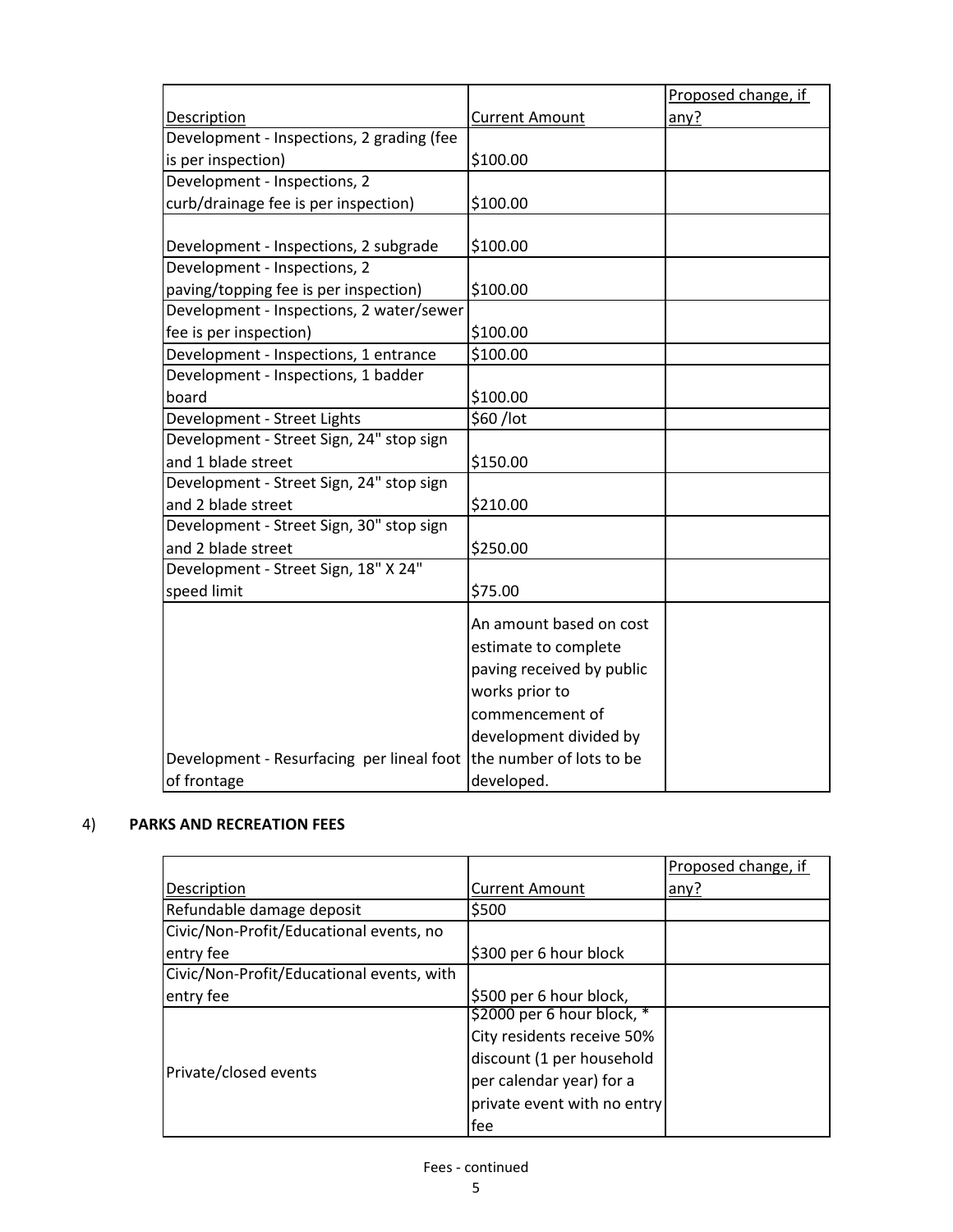|                                                                                                                                                                       |                                                                                                        | Proposed change, if |
|-----------------------------------------------------------------------------------------------------------------------------------------------------------------------|--------------------------------------------------------------------------------------------------------|---------------------|
| Description                                                                                                                                                           | Current Amount                                                                                         | any?                |
|                                                                                                                                                                       | \$5000 per 6 hour block,                                                                               |                     |
| Commerical for profit events                                                                                                                                          | resident                                                                                               |                     |
|                                                                                                                                                                       | \$2 per ticket sold back to                                                                            |                     |
|                                                                                                                                                                       | the city for every \$50                                                                                |                     |
| <b>Ticket Surcharge</b>                                                                                                                                               | charged to the public                                                                                  |                     |
| Additional fees based on nature of event*                                                                                                                             | Security (\$35/hr) 4 hr min.<br>Parks event mgmt \$25/hr 4<br>hr min. Barricade \$5 per<br>6ft section |                     |
|                                                                                                                                                                       |                                                                                                        |                     |
| <sup>*</sup> depending on event, additional svcs may<br>be required at applicant's expense,<br>including concessions, emergency medical,<br>janitorial, parking, etc. |                                                                                                        |                     |

# 6) **RESERVED**

| Description | Current Amount | Proposed change, if<br>anvi |
|-------------|----------------|-----------------------------|
|             |                |                             |
|             |                |                             |

### 7) **IMPACT FEES**

|                                        |                       | Proposed change, if |
|----------------------------------------|-----------------------|---------------------|
| Description                            | <b>Current Amount</b> | any?                |
|                                        | Dependent on Use and  |                     |
| Impact Fee - Public Safety Commercial  | Square footage.       |                     |
| Impact Fee - Public Safety Residential | \$669.36              |                     |
| Impact Fee - Recreation                | \$1,449.11            |                     |
| Impact Fee - Administration            | 3% of total           |                     |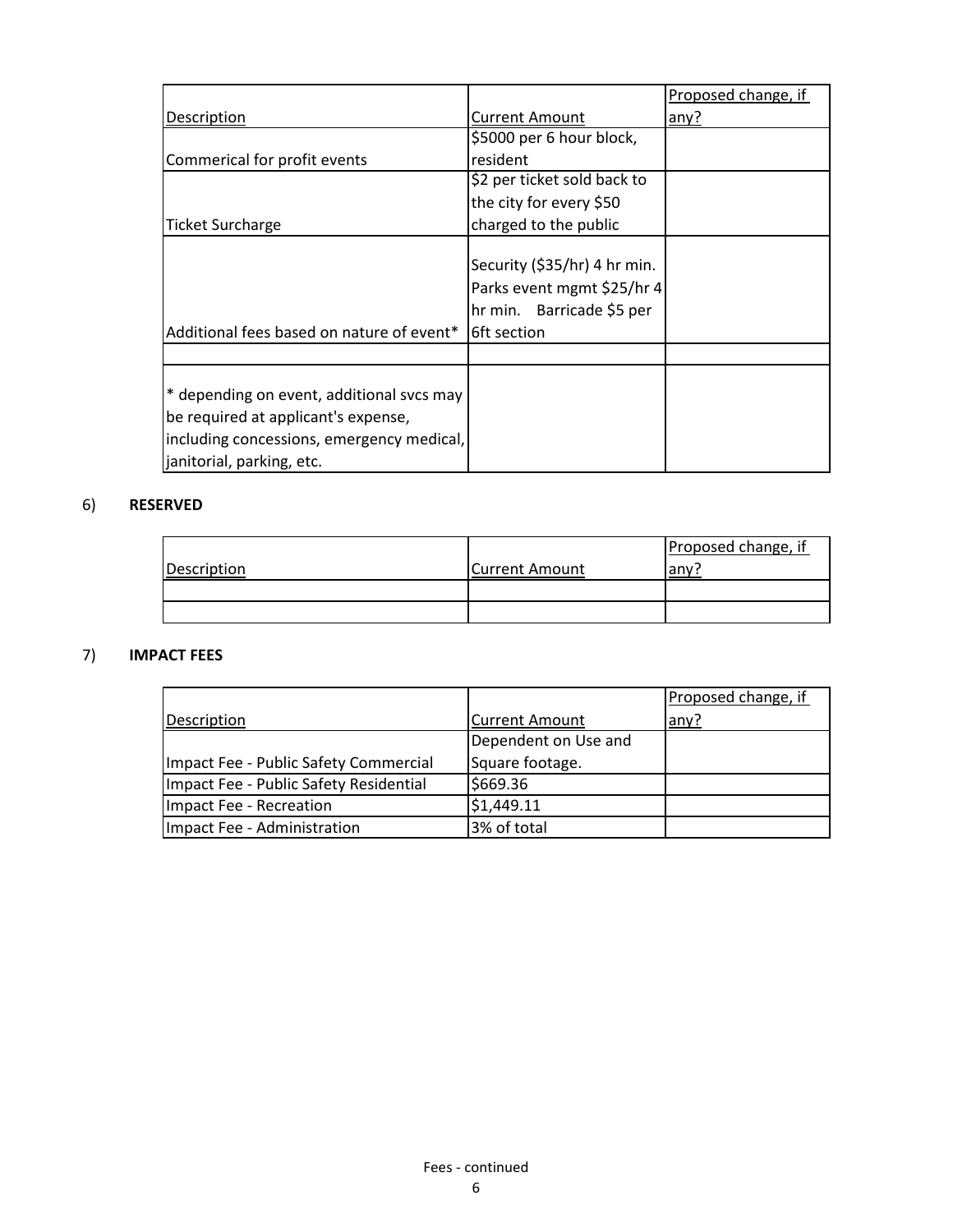|             |                | IProposed change, it |
|-------------|----------------|----------------------|
| Description | Current Amount | any :                |

#### 8) **PERMITTING**

|                                                            |                                | Proposed change, if |
|------------------------------------------------------------|--------------------------------|---------------------|
| <b>Description</b>                                         | <b>Current Amount</b>          | any?                |
| <b>Building Permit - Residential</b>                       | \$.30/sf                       |                     |
| <b>Building Permit - Residential</b>                       | Minimum \$50 or \$5 per        |                     |
| Addition/Renovation                                        | \$1,000 value                  |                     |
|                                                            | Minimum \$50 or \$5 per        |                     |
| <b>Building Permit - Residential Reroof</b>                | \$1,000 value                  |                     |
| <b>Building Permit - Commercial</b>                        | Minimum \$50 or \$5 per        |                     |
| Additions/Renovation                                       | \$1,000 value                  |                     |
|                                                            | Minimum \$50 or \$5 per        |                     |
| <b>Building Permit - Commercial Reroof</b>                 | \$1,000 value                  |                     |
| <b>Building Permit - Commercial Tenant</b>                 | Minimum \$50 or \$5 per        |                     |
| Occupancy                                                  | \$1,000 value                  |                     |
|                                                            |                                |                     |
| Building Permit - Commercial \$0-15,000                    | \$300.00                       |                     |
| Building Permit - Commercial \$15,001-                     | \$300 first \$15,000 plus \$6  |                     |
| \$50,000                                                   | each addl. \$1,000             |                     |
| Building Permit - Commercial \$50,001-                     | \$510 first \$50,000 plus \$5  |                     |
| \$100,000                                                  | each addl. \$1,000             |                     |
| Building Permit - Commercial \$100,001-                    | \$760 first \$100,000 plus \$4 |                     |
| \$250,000                                                  | each addl. \$1,000             |                     |
|                                                            |                                |                     |
| Building Permit - Commercial \$250,001-                    | \$1,360 first \$250,000 plus   |                     |
| \$500,000                                                  | \$3.50 each addl. \$1,000      |                     |
|                                                            |                                |                     |
| Building Permit - Commercial \$500,001                     | \$2,235 first \$500,000 plus   |                     |
| and up                                                     | \$3 each addl. \$1,000         |                     |
| Building Permit - Plan Review, Residential                 |                                |                     |
| renovation/additions                                       | 50% permit fee                 |                     |
| Building Permit - Plan Review, Single                      |                                |                     |
| Family $\lt/$ 2000 sf                                      | \$150.00                       |                     |
| Building Permit - Plan Review, Single                      |                                |                     |
| Family 2001-5000 sf                                        | \$250.00                       |                     |
| Building Permit - Plan Review, Single                      |                                |                     |
| Family $=$ /> 5001 sf                                      | $$50/1000$ sf                  |                     |
| Building Permit - Plan Review, Multiple                    |                                |                     |
| Family                                                     | 50% permit fee                 |                     |
| Building Permit - Plan Review, Commercial   50% permit fee |                                |                     |
| <b>Building Permit - Reinspection Fee</b>                  | \$35.00                        |                     |
| Building Permit - Addl Reinspection for                    |                                |                     |
| same deficiency                                            | \$50.00                        |                     |
| <b>Building Permit - Temporary Power</b>                   | \$25.00                        |                     |
| <b>Building Permit - Demolition</b>                        | \$50.00                        |                     |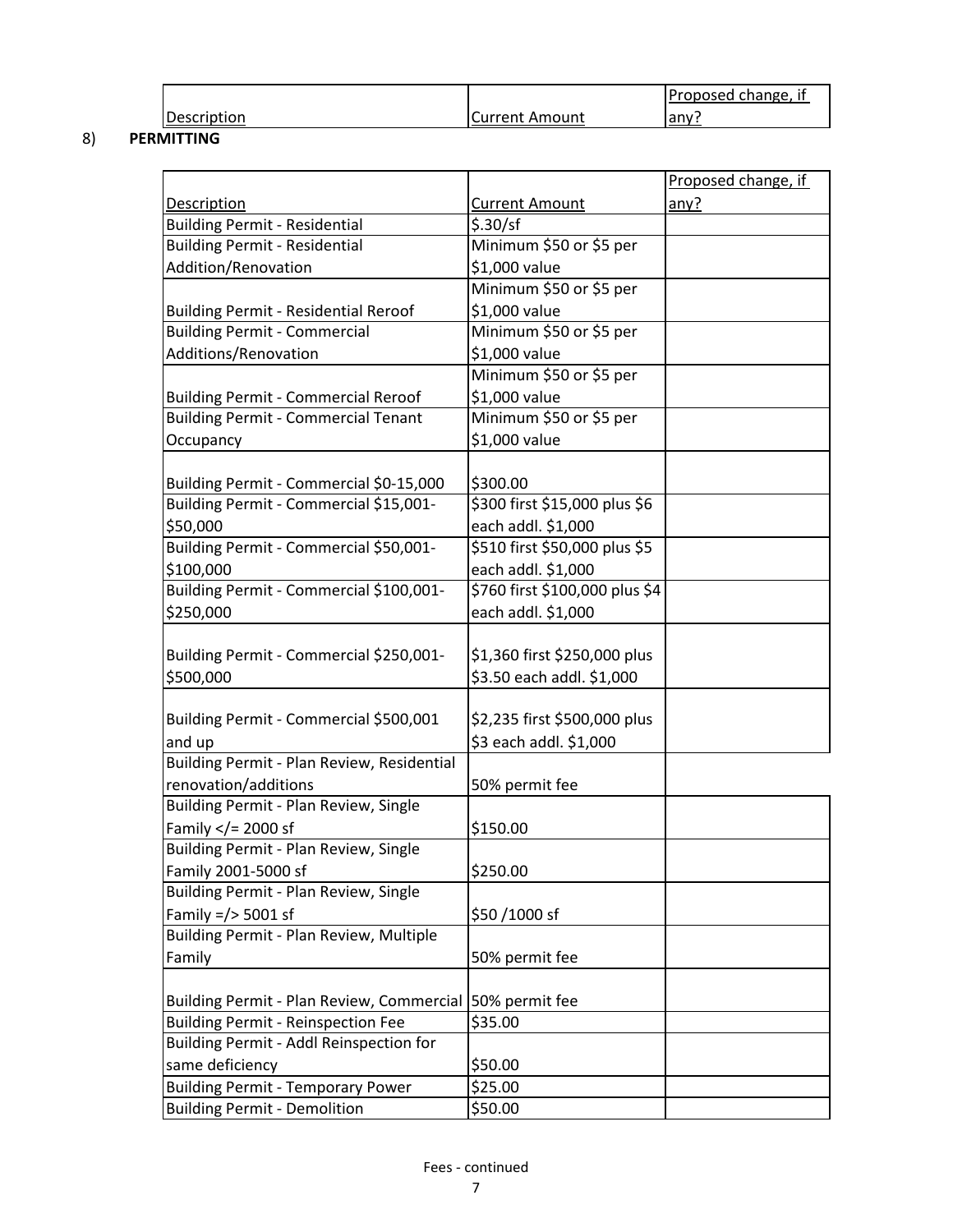|                                                            |                                | Proposed change, if |
|------------------------------------------------------------|--------------------------------|---------------------|
| Description                                                | Current Amount                 | any?                |
|                                                            |                                |                     |
| Building Permit - Swimming Pool inground                   | \$150.00                       |                     |
| Building Permit - Swimming Pool above-                     |                                |                     |
| ground                                                     | \$75.00                        |                     |
| Building Permit - Utility Release Inspection   \$50.00     |                                |                     |
| <b>Building Permit - Alarm System</b>                      | \$25.00                        |                     |
| Building Permit - Trades (HVAC, plumbing,                  |                                |                     |
| electrical)                                                | Minimum \$50                   |                     |
| Building Permit - Penalty, work done                       |                                |                     |
| without permit                                             | \$100 + double permit fee      |                     |
|                                                            | Minimum \$50 or \$5 per        |                     |
| <b>Building Permit - Signs</b>                             | \$1,000 value                  |                     |
|                                                            |                                |                     |
| <b>Building Permit - Moving deposit</b>                    | \$400.00                       |                     |
|                                                            |                                |                     |
|                                                            | \$100 PER SMALL WIRELESS       |                     |
| APPLICATION FOR COLLOCATION OF EACH                        | FACILITY, increased by         |                     |
| SMALL WIRELESS FACILITY ON EXISTING                        | 2.5% each year beginning       |                     |
| <b>POLE</b>                                                | 2021                           |                     |
|                                                            |                                |                     |
| <b>APPLICATION FOR EACH REPLACEMENT</b>                    | \$250 PER POLE, increased      |                     |
| POLE WITH AN ASSOCIATED SMALL                              | by 2.5% each year              |                     |
| <b>WIRELESS FACILITY</b>                                   | beginning Jan 1 2021           |                     |
|                                                            |                                |                     |
|                                                            | \$1000 PER POLE WITH AN        |                     |
|                                                            | <b>ASSOCIATED SMALL</b>        |                     |
| <b>APPLICATION FOR EACH NEW POLE WITH</b>                  | <b>WIRELESS FACILITY,</b>      |                     |
| AN ASSCOCIATED SMALL WIRELESS                              | increased by 2.5% each         |                     |
| <b>FACILITY</b>                                            | year beginning Jan 2 2021      |                     |
|                                                            |                                |                     |
|                                                            |                                |                     |
|                                                            | \$100 PER YEAR FOR EACH        |                     |
|                                                            | <b>SMALL WIRELESS FACILITY</b> |                     |
|                                                            | <b>COLLOCATED ON ANY</b>       |                     |
|                                                            | <b>EXISTING OR</b>             |                     |
|                                                            | REPLACEMENT POLE OR            |                     |
|                                                            | \$200 PER YEAR FOR EACH        |                     |
|                                                            | <b>NEW POLE ASSOCIATED</b>     |                     |
|                                                            | WITH A SMALL WIRELESS          |                     |
|                                                            | <b>FACILITY (OTHER THAN A</b>  |                     |
| ANNUAL RIGHT OF WAY OCCUPANCY                              | REPLACEMENT POLE),             |                     |
| RATE FOR NONEXCLUSIVE OCCUPANCY OF lincreased by 2.5% each |                                |                     |
| THE RIGHT OF WAY                                           | year beginnning Jan 1 2021     |                     |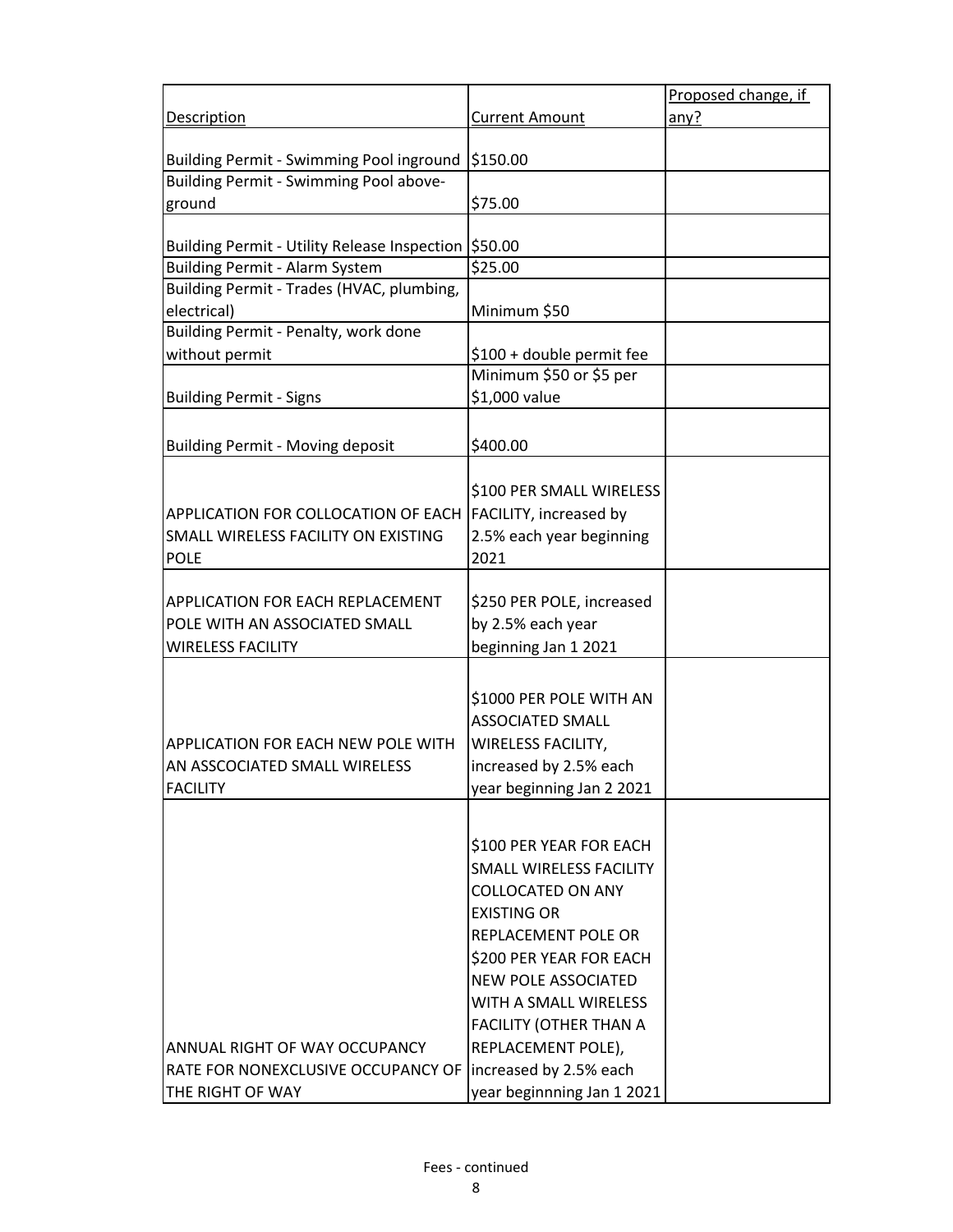|                                               |                              | Proposed change, if |
|-----------------------------------------------|------------------------------|---------------------|
| <b>Description</b>                            | <b>Current Amount</b>        | any?                |
|                                               | \$40 PER YEAR PER SMALL      |                     |
|                                               | WIRELESS FACILITY,           |                     |
| ANNUAL ATTACHMENT RATE FOR                    | increased by 2.5% each       |                     |
| <b>COLLOCATIONS ON AUTHORITY POLES</b>        | year beginning Jan 1 2021    |                     |
| THAT IS NECESSARY TO ENABLE THE CITY          |                              |                     |
| TO SUPPORT THE PROPOSED FACILITY,             |                              |                     |
| INCLUDING REPLACMENT OF THE POLE IF           |                              |                     |
| <b>NECESSARY</b>                              | <b>ACTUAL COST</b>           |                     |
| <b>Utility Permit</b>                         | \$250.00                     |                     |
|                                               |                              |                     |
|                                               | \$1350 per site, per year,   |                     |
| Utility - Poles, ground mountings and         | per permit, with escalation  |                     |
| communication facilities                      | of 3% each year              |                     |
|                                               | 5500 per site, per year, per |                     |
| Utility - Attachments to Communications       | permit, with escalation of   |                     |
| Facilities to City poles or third party poles | 3% each year                 |                     |
| on a new provider pole or ground              |                              |                     |
| mounting beyond the initial installation of   | \$500 per year, with         |                     |
| <b>Communications Facilities</b>              | escalation of 3% each year   |                     |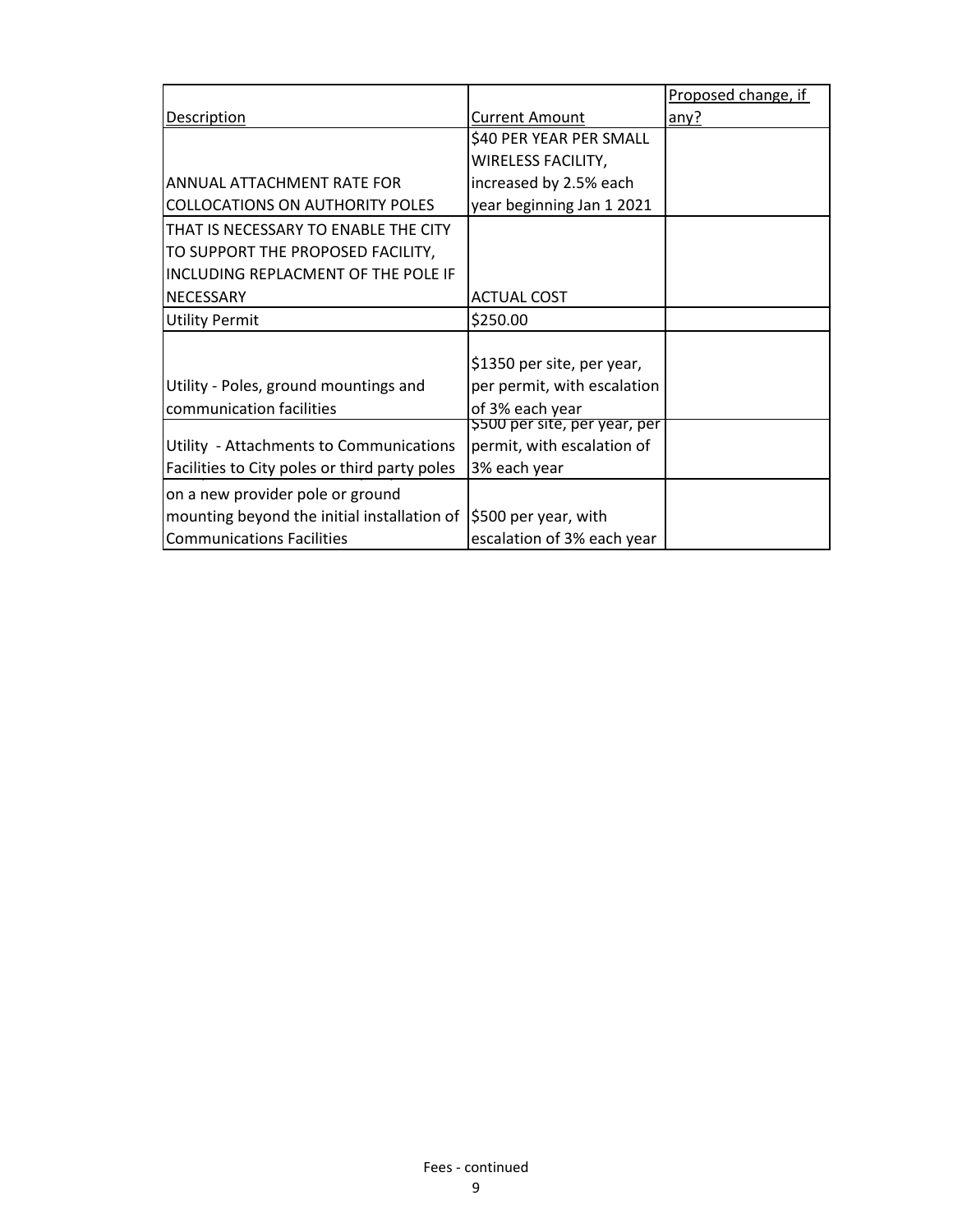|             |                     | Proposed change,<br>ΙŤ |
|-------------|---------------------|------------------------|
| Description | : Amount<br>Current | Tany                   |

# 9) **OCCUPATIONAL TAX**

|                                       |                          | Proposed change, if |
|---------------------------------------|--------------------------|---------------------|
| <b>Description</b>                    | <b>Current Amount</b>    | any?                |
| Administrative Fee                    | \$18.00                  |                     |
|                                       | 10% after March 1 and    |                     |
|                                       | 1.5% every 30 days after |                     |
| Late Fee                              | due date                 |                     |
| <b>Duplicate Registration/License</b> | \$10                     |                     |
| <b>Transfer Fee</b>                   | \$25.00                  |                     |
|                                       |                          |                     |
| A1                                    |                          |                     |
| $$0 - $99,999$                        | \$85.00                  |                     |
| $$100,000 - $249,999$                 | \$160.00                 |                     |
| $$250,000 - $499,999$                 | \$280.00                 |                     |
| \$500,000 - \$749,999                 | \$430.00                 |                     |
| \$750,000 - \$999,999                 | \$580.00                 |                     |
| \$1,000,000 - \$2,999,999             | \$1,255.00               |                     |
| \$3,000,000 - \$4,999,999             | \$2,455.00               |                     |
| \$5,000,000 - \$9,999,999             | \$4,455.00               |                     |
| \$10,000,000 - \$19,999,999           | \$6,455.00               |                     |
| \$20,000,000 - \$39,999,999           | \$8,455.00               |                     |
| \$40,000,000 - \$79,999,999           | \$10,455.00              |                     |
| \$80,000,000 and above                | \$12,455.00              |                     |
|                                       |                          |                     |
| A2                                    |                          |                     |
| \$0 - \$99,999                        | \$90.00                  |                     |
| \$100,000 - \$249,999                 | \$178.00                 |                     |
| \$250,000 - \$499,999                 | \$318.00                 |                     |
| \$500,000 - \$749,999                 | \$493.00                 |                     |
| \$750,000 - \$999,999                 | \$668.00                 |                     |
| \$1,000,000 - \$2,999,999             | \$1,455.00               |                     |
| \$3,000,000 - \$4,999,999             | \$2,855.00               |                     |
| \$5,000,000 - \$9,999,999             | \$4,855.00               |                     |
| \$10,000,000 - \$19,999,999           | \$6,855.00               |                     |
| \$20,000,000 - \$39,999,999           | \$8,855.00               |                     |
| \$40,000,000 - \$79,999,999           | \$10,855.00              |                     |
| \$80,000,000 and above                | \$12,855.00              |                     |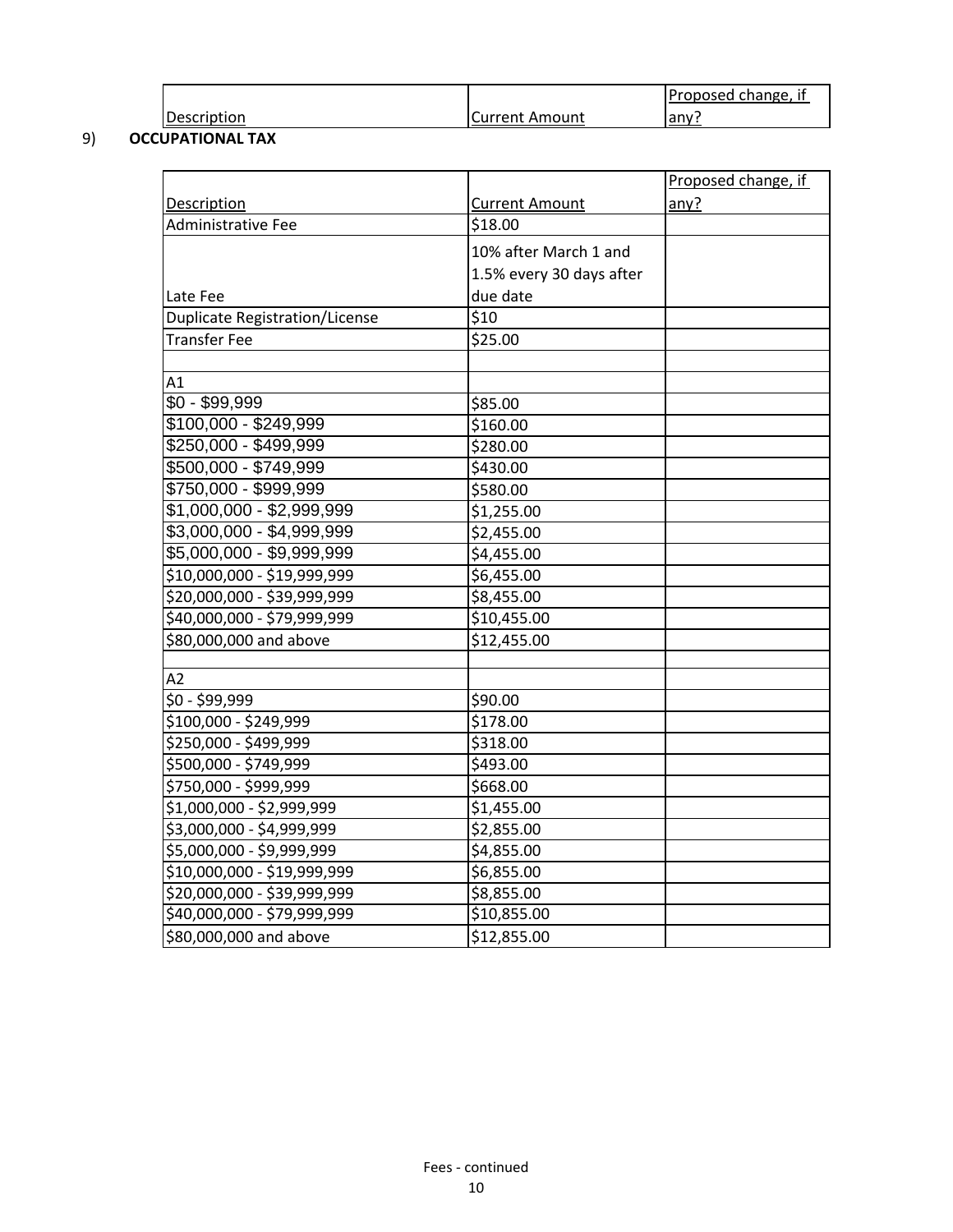|             |                | (Proposed change,<br>-II |
|-------------|----------------|--------------------------|
| Description | Current Amount | jany:                    |

# 10) **REGULATORY**

|                                   |                       | Proposed change, if |
|-----------------------------------|-----------------------|---------------------|
| Description                       | <b>Current Amount</b> | any?                |
| <b>Adult Entertainment</b>        | \$1,000.00            |                     |
| Peddler                           | \$55.00               |                     |
| Solicitor (door to door sales)    | \$55.00               |                     |
| <b>Garbage Collection</b>         | \$75.00               |                     |
| Game Room                         | \$110.00              |                     |
| Wreckers                          | \$110.00              |                     |
| Taxi Cab                          | \$110.00              |                     |
| <b>Bail Bondsman</b>              | \$110.00              |                     |
| Metal Scrap and Auto Salvage Yard | \$110.00              |                     |
| <b>Antique Mall</b>               | \$1,500.00            |                     |

# 11) **SANITATION and LIGHT FEES**

|                        |                       | Proposed change, if |
|------------------------|-----------------------|---------------------|
| Description            | <b>Current Amount</b> | any?                |
| Yard Waste 7-12 bags   | \$9.50                |                     |
| Yard Waste 13-20 bags  | \$12.00               |                     |
| Yard Waster 21-30 bags | \$17.00               |                     |
| Yard Waste 31-40 bags  | \$22.00               |                     |
| Yard Waste 41-50 bags  | \$32.00               |                     |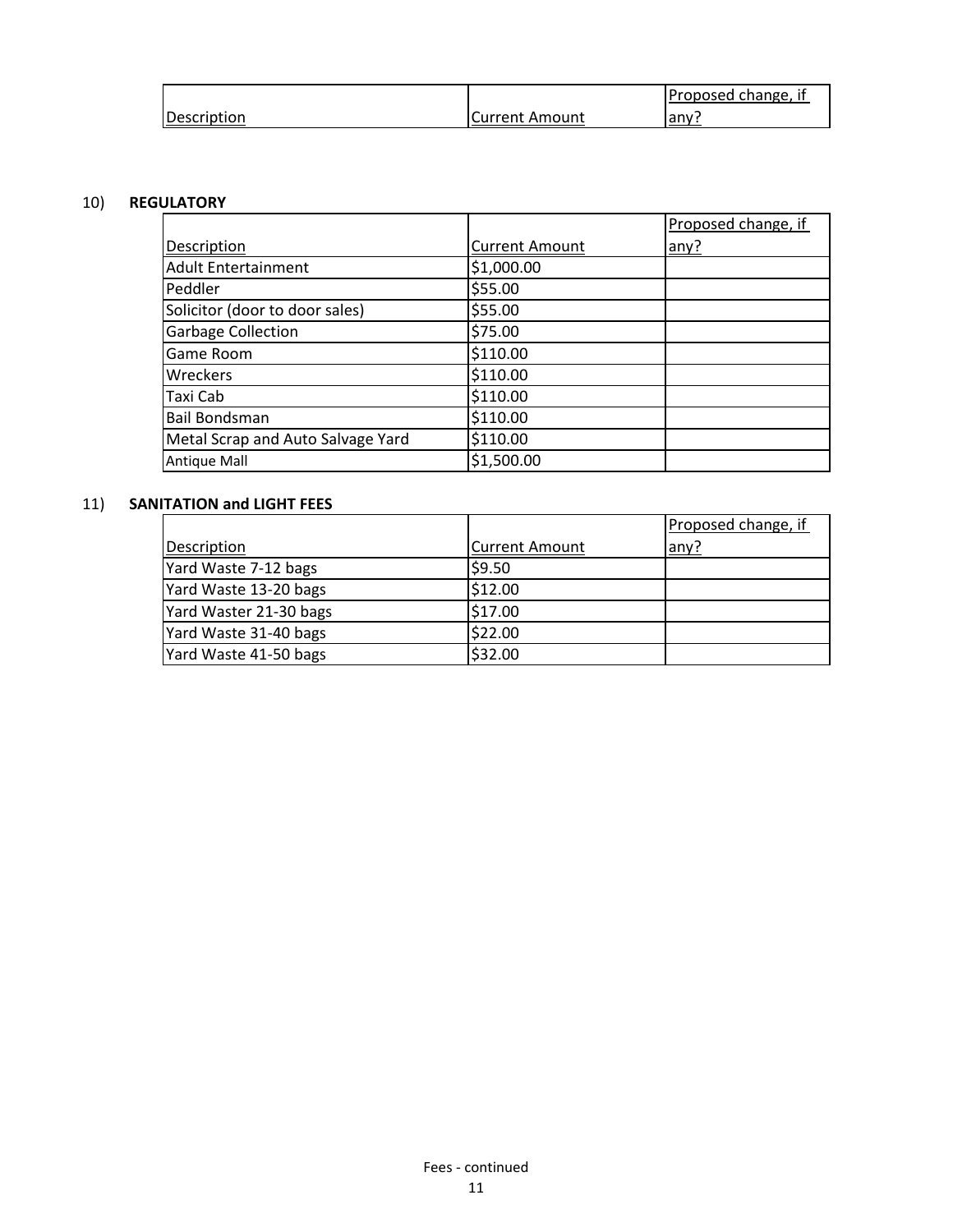|                                                    |                         | Proposed change, if |
|----------------------------------------------------|-------------------------|---------------------|
| Description                                        | <b>Current Amount</b>   | any?                |
| Yard Waste 50 max/week                             | \$42.00                 |                     |
| Garbage Service - Inside City (per month)          | \$20.00                 |                     |
| Garbage Service - Outside City (per month) \$20.50 |                         |                     |
| Garbage Service - Senior Citizen                   | \$10.00                 |                     |
| <b>Additional Container</b>                        | \$10.00                 |                     |
| <b>Additional Container Deposit</b>                | \$35.00                 |                     |
| Minimum Charge (1 can or 1 bag)                    | \$4.00                  |                     |
| <b>Additional Bags</b>                             | $$4.00 + $1.00$ per bag |                     |
| <b>Additional Cans</b>                             | \$4.00 +\$2.00 per can  |                     |
| Refrigerators                                      | \$25.00                 |                     |
| <b>Stoves</b>                                      | \$25.00                 |                     |
| <b>Dryers</b>                                      | \$25.00                 |                     |
| <b>Hot Water Heaters</b>                           | \$25.00                 |                     |
| Grills                                             | \$10.00                 |                     |
| Matresses                                          | \$25.00                 |                     |
| <b>Box Springs</b>                                 | \$25.00                 |                     |
| Washers                                            | \$25.00                 |                     |
| <b>Dishwashers</b>                                 | \$25.00                 |                     |
| Recliners                                          | \$25.00                 |                     |
| TVs                                                | \$10.00                 |                     |
| Sofas                                              | \$25.00                 |                     |
| Chairs (Upholstered)                               | \$25.00                 |                     |
| Misc. Bulk minimum                                 | \$10.00                 |                     |
| Monthly lights                                     | \$5.50                  |                     |
|                                                    |                         |                     |

# 12) **UTILITY DEPOSITS**

|                              |                       | Proposed change, if |
|------------------------------|-----------------------|---------------------|
| Description                  | <b>Current Amount</b> | any?                |
|                              |                       |                     |
| Sanitation & Lights          | \$75.00               |                     |
| Additional Container Deposit | \$35.00               |                     |

#### 13) **STORMWATER UTILITY FEES**

|             |                       | Proposed change, if |
|-------------|-----------------------|---------------------|
| Description | <b>Current Amount</b> | any:                |